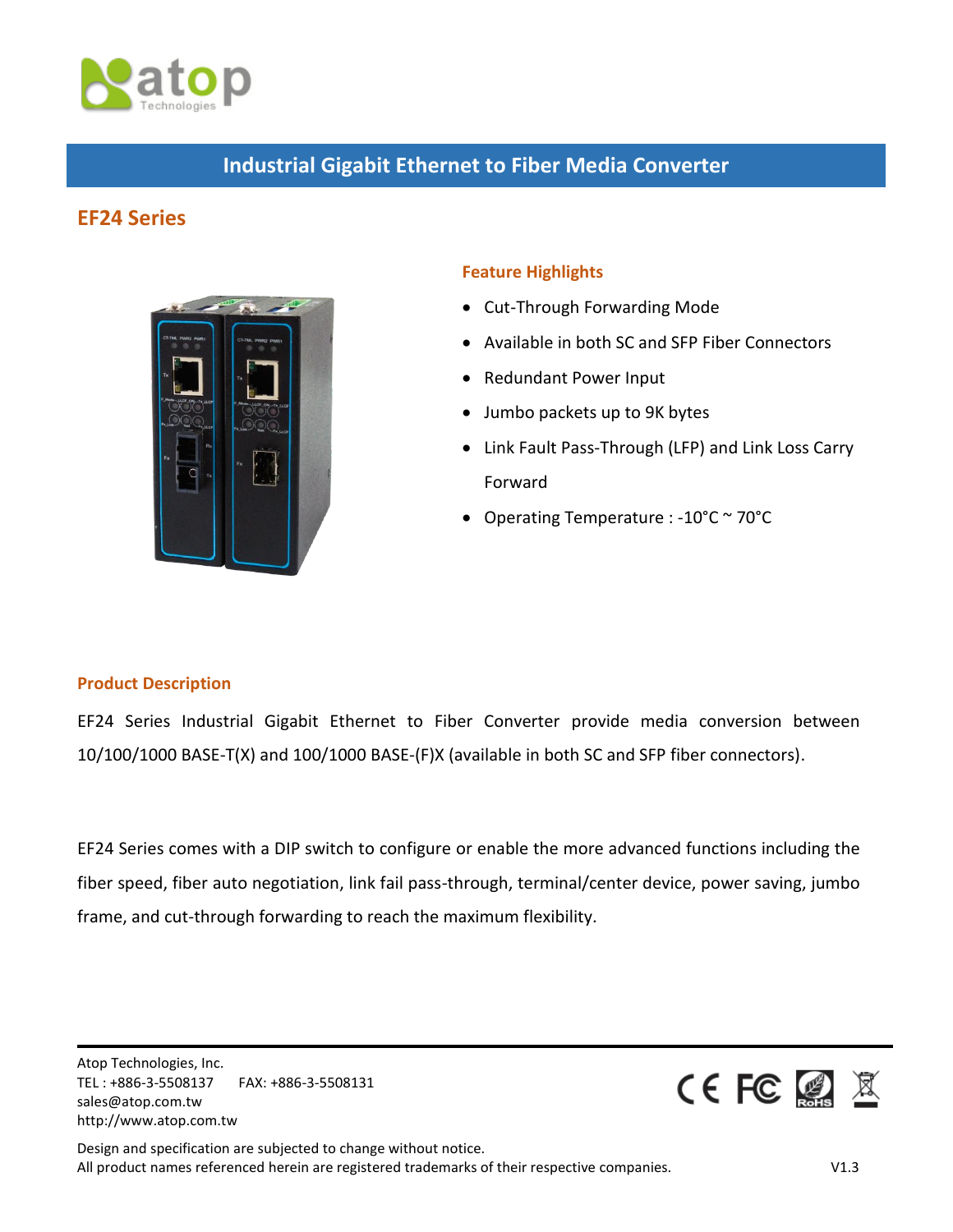

| <b>Specification</b>                |                                                                           |                   |  |  |  |
|-------------------------------------|---------------------------------------------------------------------------|-------------------|--|--|--|
| <b>Technology</b>                   |                                                                           |                   |  |  |  |
|                                     | IEEE 802.3 for 10BASE T                                                   |                   |  |  |  |
| Standards                           | IEEE 802.3u for 100BASE-T(X) and 100BASE-FX                               |                   |  |  |  |
|                                     | IEEE 802.3ab for 1000BASE-T(X)                                            |                   |  |  |  |
|                                     | IEEE 802.3z for 1000BASE-X                                                |                   |  |  |  |
| <b>Interface</b>                    |                                                                           |                   |  |  |  |
| RJ45 Ports                          | 10/100/1000Base-T(X) auto negotiation speed                               |                   |  |  |  |
| <b>Fiber Ports</b>                  | 100/1000BASE-(F)X or SFP Slot                                             |                   |  |  |  |
| <b>LED Indicators</b>               | PWR1, PWR2, CT-TML, F_Mode, Fx_Link, LLCF_ON, Test, Tx_LLCF, Fx_LLCF      |                   |  |  |  |
|                                     | Media Converter mode, Speed mode, Link Transparency, TS-1000 Terminal /   |                   |  |  |  |
| <b>DIP Switch</b>                   | Center mode, Power Save, Fiber Auto Negotiation, Jumbo Frame, Cut-through |                   |  |  |  |
| <b>Power Management</b>             |                                                                           |                   |  |  |  |
| Input Voltage                       | 9-48 VDC                                                                  |                   |  |  |  |
| <b>Input Current</b>                | Max. 0.3A @ 9VDC                                                          |                   |  |  |  |
| Connector                           | Removable 5-pin Terminal Block                                            |                   |  |  |  |
| <b>Reverse Polarity Protection</b>  | Present                                                                   |                   |  |  |  |
| <b>Physical Characteristics</b>     |                                                                           |                   |  |  |  |
| Housing                             | Metal, IP30 protection                                                    |                   |  |  |  |
| Dimensions (W x H x D)              | 32mm x 90mm x 110mm (1.26 x 3.54 x 4.33 in)                               |                   |  |  |  |
|                                     | EF24-1G-1Fm-SC-550M / EF24-1G-1Fs-SC-10:320g                              |                   |  |  |  |
| Weight                              | EF24-1G-1SFP: 330g                                                        |                   |  |  |  |
| Installation                        | DIN-Rail, Wall-Mount (optional kit)                                       |                   |  |  |  |
| <b>Environmental Limits</b>         |                                                                           |                   |  |  |  |
| <b>Operating Temperature</b>        | $-10^{\circ}$ C ~ 70°C (14°F ~ 158°F)                                     |                   |  |  |  |
| <b>Storage Temperature</b>          | $-40^{\circ}$ C ~ 85°C (-40°F ~ 185°F)                                    |                   |  |  |  |
| <b>Ambient Relative Humidity</b>    | 5~95%, 55°C (non-condensing)                                              |                   |  |  |  |
| <b>Optical Fiber Specifications</b> |                                                                           |                   |  |  |  |
| Mode                                | Multi-mode<br>Single-mode                                                 |                   |  |  |  |
| <b>Distance</b>                     | 550M                                                                      | 10KM              |  |  |  |
| <b>Bit Rate</b>                     | 1250Mbps                                                                  | 1250Mbps          |  |  |  |
| Wavelength (nm)                     | 850<br>1310                                                               |                   |  |  |  |
| Application                         | 1000Base-SX<br>1000Base-LX                                                |                   |  |  |  |
| Tx Power (dBm)                      | $-9.5 - 4$                                                                | $-9.5 - 3$        |  |  |  |
| Rx Sensitivity (dBm)                | $< -18$<br>$< -20$                                                        |                   |  |  |  |
| Remark                              | EF24-1G-1Fm-SC-550M                                                       | EF24-1G-1Fs-SC-10 |  |  |  |

Atop Technologies, Inc. TEL : +886-3-5508137 FAX: +886-3-5508131 sales@atop.com.tw http://www.atop.com.tw

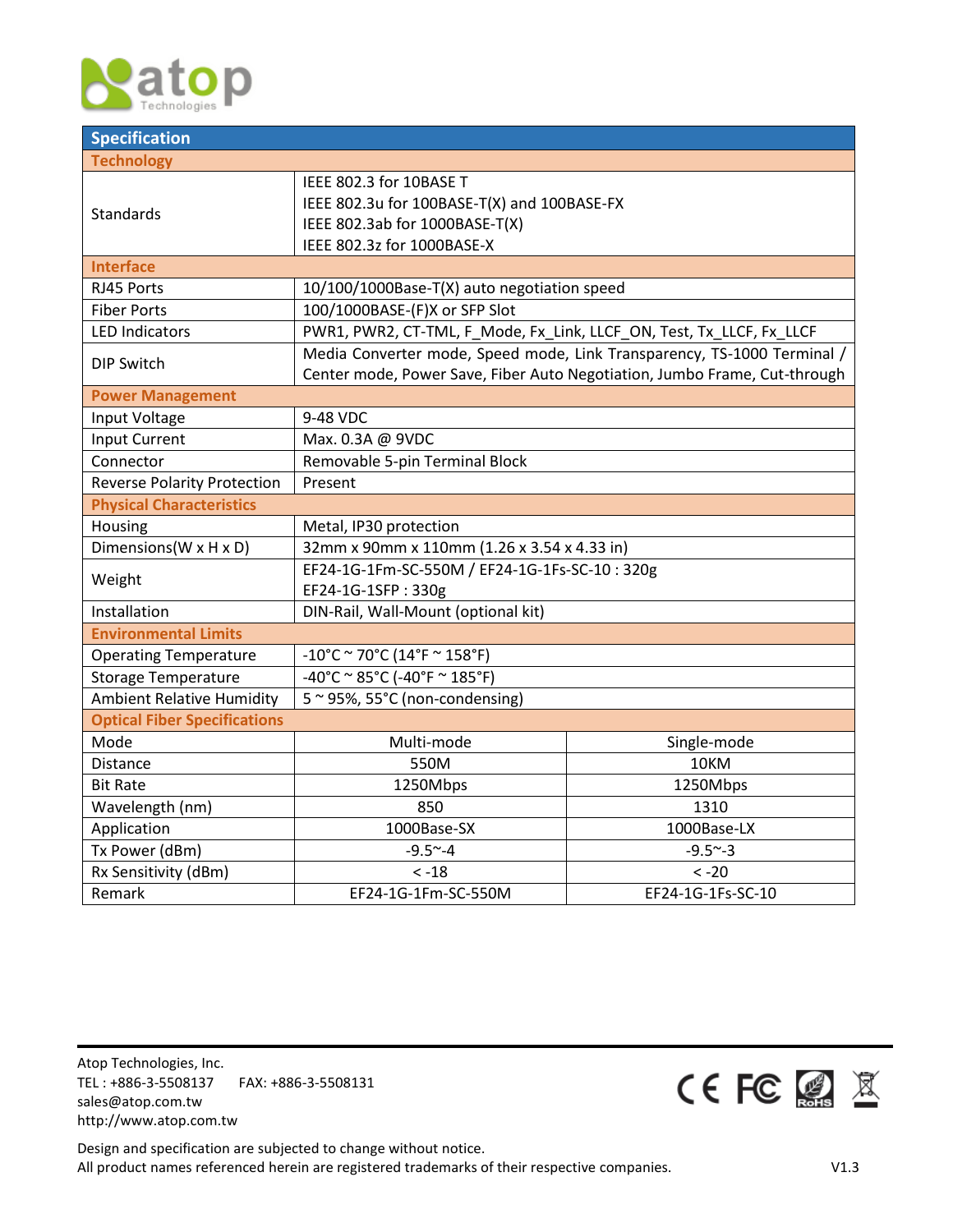

| <b>Regulatory Approvals</b> |                                     |                          |                     |                          |  |
|-----------------------------|-------------------------------------|--------------------------|---------------------|--------------------------|--|
| Safety                      | <b>CB</b>                           |                          |                     |                          |  |
|                             | FCC Part 15, Subpart B, Class A     |                          |                     |                          |  |
|                             | EN55022                             |                          |                     |                          |  |
| <b>EMC</b>                  | EN 61000-3-2                        |                          |                     |                          |  |
|                             | EN 61000-3-3                        |                          |                     |                          |  |
|                             | EN 55024                            |                          |                     |                          |  |
| <b>Test</b>                 |                                     | Item                     | Value               | Level                    |  |
| IEC 61000-4-2               | <b>ESD</b>                          | <b>Contact Discharge</b> | $±6$ KV             | 3                        |  |
|                             |                                     | Air Discharge            | ±8KV                | 3                        |  |
| IEC 61000-4-3               | <b>RS</b>                           | 80-1000MHz               | 10 V/m              | 3                        |  |
|                             | <b>EFT</b>                          | <b>AC Power Port</b>     | $±2.0$ KV           | 3                        |  |
| IEC 61000-4-4               |                                     | <b>DC Power Port</b>     | $±2.0$ KV           | 3                        |  |
|                             |                                     | Signal Port              | $±1.0$ KV           | 3                        |  |
| IEC 61000-4-5               | Surge                               | <b>AC Power Port</b>     | Line-to Line±1.0KV  | $\overline{3}$           |  |
|                             |                                     | <b>AC Power Port</b>     | Line-to Earth±2.0KV | 3                        |  |
|                             |                                     | <b>DC Power Port</b>     | Line-to Line±1.0KV  | 3                        |  |
|                             |                                     | Signal Port              | Line-to Earth±1.0KV | 3                        |  |
| IEC 61000-4-6               | <b>CS</b>                           | Conducted(Enclosure)     | 3 Vrms              | 2                        |  |
| IEC 61000-4-8               | <b>PFMF</b>                         | (Enclosure)              | AC 50/60 Hz 10 A/m  | 3                        |  |
| IEC 61000-4-11              | <b>DIP</b>                          | <b>AC Power Port</b>     |                     | $\overline{\phantom{a}}$ |  |
| Shock                       | MIL-STD-810F Method 516.5           |                          |                     |                          |  |
| Drop                        | MIL-STD-810F Method 516.5           |                          |                     |                          |  |
| Vibration                   | MIL-STD-810F Method 514.5 C-1 & C-2 |                          |                     |                          |  |
| <b>RoHS</b>                 | Yes                                 |                          |                     |                          |  |
| <b>MTBF</b>                 | 415,681.88 hrs / 47.45 years (25°C) |                          |                     |                          |  |
| Warranty                    | 5 years                             |                          |                     |                          |  |

| <b>Ordering Information</b> |                                                                             |  |
|-----------------------------|-----------------------------------------------------------------------------|--|
| EF24-1G-1Fm-SC-550M         | Industrial Gigabit Ethernet-to-Fiber Media Converter, multimode, SC         |  |
|                             | connector, Link Fault Pass-Through, Auto Speed, 550 M                       |  |
| EF24-1G-1Fs-SC-10           | Industrial Gigabit Ethernet-to-Fiber Media Converter, single-mode, SC       |  |
|                             | connector, Link Fault Pass-Through, Auto Speed, 10 KM                       |  |
| EF24-1G-1SFP                | Industrial Gigabit Fast Ethernet-to-Fiber Media Converter, Link Fault Pass- |  |
|                             | Through, Auto Speed, SFP                                                    |  |

Atop Technologies, Inc. TEL : +886-3-5508137 FAX: +886-3-5508131 sales@atop.com.tw http://www.atop.com.tw